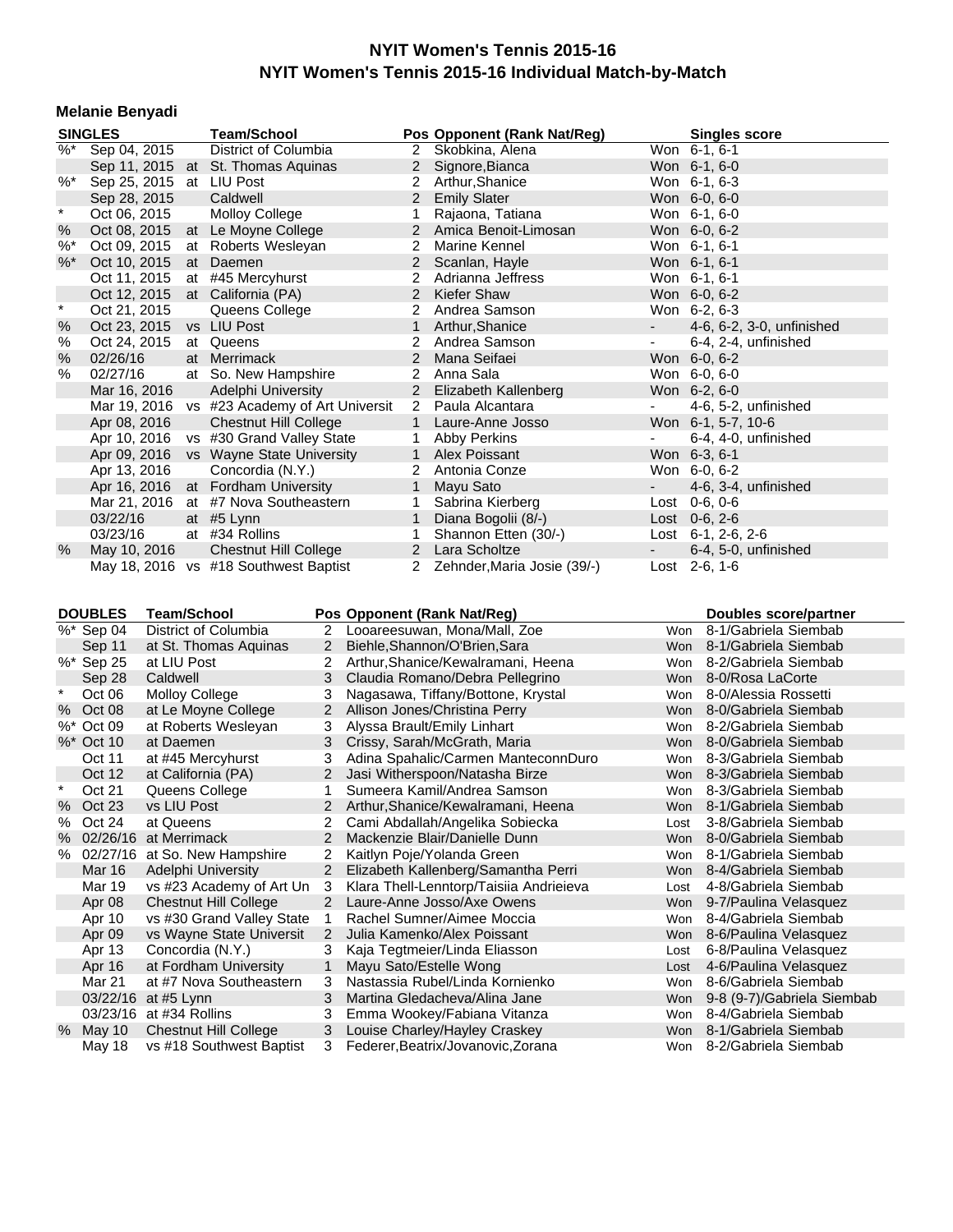#### **Alexandra Borgenhoff**

|         | <b>SINGLES</b>          |                       | <b>Team/School</b>                           |                |                | Pos Opponent (Rank Nat/Reg)           |                 | <b>Singles score</b>         |
|---------|-------------------------|-----------------------|----------------------------------------------|----------------|----------------|---------------------------------------|-----------------|------------------------------|
|         |                         |                       | Sep 11, 2015 at St. Thomas Aquinas           |                | 6              | Kopf, Caraolyn                        | Won 8-0         |                              |
| $%^*$   |                         |                       | Sep 25, 2015 at LIU Post                     |                | 4              | Kewalramani, Heena                    | Won 6-4, 6-1    |                              |
|         | Sep 28, 2015            |                       | Caldwell                                     |                | 5              | Claudia Romano                        | Won 6-0, 6-0    |                              |
| $\star$ | Oct 06, 2015            |                       | <b>Molloy College</b>                        |                | 5              | Nagasawa, Tiffany                     | Won 6-0, 6-0    |                              |
| %       | Oct 08, 2015            |                       | at Le Moyne College                          |                | 6              | Autumn Hogan                          | Won 6-1, 6-1    |                              |
| $%^*$   | Oct 09, 2015            |                       | at Roberts Wesleyan                          |                | 5              | Alyssa Brault                         | Won 6-0, 6-0    |                              |
|         | Oct 11, 2015            |                       | at #45 Mercyhurst                            |                | 6              | Adina Spahalic                        | Won 6-3, 6-2    |                              |
|         | Oct 12, 2015            |                       | at California (PA)                           |                | 6              | Natasha Birze                         | Won 6-4, 6-1    |                              |
| $\star$ | Oct 21, 2015            |                       | Queens College                               |                | 6              | Line Sorsdahl Aasen                   | Won 6-4, 6-1    |                              |
| %       | Oct 23, 2015            |                       | vs LIU Post                                  |                | 5              | Harwell, Laura                        | Won 6-1, 6-0    |                              |
| $\%$    | Oct 24, 2015            |                       | at Queens                                    |                | 6              | Sorsdahl Aasen, Line                  | Won 6-0, 6-2    |                              |
| $\%$    | 02/26/16                |                       | at Merrimack                                 |                | 4              | Danielle Dunn                         | Won 6-2, 6-0    |                              |
| %       | 02/27/16                |                       | at So. New Hampshire                         |                | 5              | Lindsay Baum                          | Won 8-2         |                              |
|         | Mar 16, 2016            |                       | Adelphi University                           |                | 6              | Elena Nastasi                         | Won 6-0, 6-0    |                              |
|         |                         |                       | Mar 19, 2016 vs #23 Academy of Art Universit |                | 5              | Alma Thell-Lenntorp                   | Lost 4-6, 4-6   |                              |
|         | Apr 08, 2016            |                       | <b>Chestnut Hill College</b>                 |                | $2^{\circ}$    | Lara Scholtze                         | Lost $3-6, 1-6$ |                              |
|         |                         |                       | Apr 10, 2016 vs #30 Grand Valley State       |                | 2              | Alexa Sweeney                         | Lost $0-6, 4-6$ |                              |
|         |                         |                       | Apr 09, 2016 vs Wayne State University       |                | 3              | Julia Kamenko                         | Lost 0-6, 3-6   |                              |
|         | Apr 13, 2016            |                       | Concordia (N.Y.)                             |                | 3              | Linda Eliasson                        |                 | Won 4-6, 7-6, 10-6           |
|         |                         |                       | Apr 16, 2016 at Fordham University           |                | $\overline{2}$ | Estelle Wong                          |                 | Lost 1-6, 6-7 (8-10)         |
|         |                         |                       | Mar 21, 2016 at #7 Nova Southeastern         |                | 4              | Carlee Rizzolo                        | Lost 2-6, 1-6   |                              |
|         | 03/22/16                |                       | at #5 Lynn                                   |                | $\overline{4}$ | Carolina Cuevas                       |                 | 1-6, 3-4, unfinished         |
|         | 03/23/16                |                       | at #34 Rollins                               |                | 2              | Carli Davis                           |                 | Lost 6-0, 0-6, 4-6           |
| %       | May 10, 2016            |                       | <b>Chestnut Hill College</b>                 |                | 3              | Iman Williams-Mulesa                  | Won 6-0, 6-2    |                              |
|         |                         |                       | May 18, 2016 vs #18 Southwest Baptist        |                | 3              | Soares, Lara                          | Lost 3-6, 4-6   |                              |
|         |                         |                       |                                              |                |                |                                       |                 |                              |
|         |                         |                       |                                              |                |                |                                       |                 |                              |
|         | <b>DOUBLES</b>          | <b>Team/School</b>    |                                              |                |                | Pos Opponent (Rank Nat/Reg)           |                 | Doubles score/partner        |
|         | Sep 11                  |                       | at St. Thomas Aquinas                        | 3              |                | DeLeon, Raven/Kopf, Caraolyn          |                 | Won 8-1/Paulina Velasquez    |
|         | %* Sep 25               | at LIU Post           |                                              | 3              |                | Harwell, Laura/Byrne, Meagan          |                 | Won 8-1/Paulina Velasquez    |
|         | Sep 28                  | Caldwell              |                                              | 2              |                | Sara Riccardi/Koumudi Thirunagaru     |                 | Won 8-0/Paulina Velasquez    |
|         | Oct 06                  | <b>Molloy College</b> |                                              | $\overline{2}$ |                | Rosen, Emily/Catterson, Christie      |                 | Won 8-1/Paulina Velasquez    |
|         | % Oct 08                |                       | at Le Moyne College                          | 3              |                | Rithika Vajjravelu/Kennedy Langlois   |                 | Won 8-0/Paulina Velasquez    |
|         | %* Oct 09               |                       | at Roberts Wesleyan                          | 2              |                | Tiffany Hamdan/Camilla Linhart        | Won             | 8-0/Paulina Velasquez        |
|         | %* Oct 10               | at Daemen             |                                              | 2              |                | Robins, Jessica/Ringler, Gretchen     |                 | Won 8-0/Paulina Velasquez    |
|         | Oct 11                  |                       | at #45 Mercyhurst                            | $2^{\circ}$    |                | Annie Baich/Saioa G. de Segura        |                 | Won 8-1/Paulina Velasquez    |
| $\star$ | Oct 12                  |                       | at California (PA)                           | 3              |                | Veronika Mikulis/Alyssa Savill        |                 | Won 8-6/Paulina Velasquez    |
|         | Oct 21                  |                       | Queens College                               | $^{2}$         |                | Angelika Sobiecka/Line Sorsdahl Aasen | Lost            | 5-8/Paulina Velasquez        |
|         | % Oct 23                | vs LIU Post           |                                              | 3              |                | Harwell, Laura/Byrne, Meagan          |                 | Won 8-0/Paulina Velasquez    |
|         | % Oct 24                | at Queens             |                                              | 3              |                | Frederike Borner/Anne Strating        |                 | Lost 4-8/Paulina Velasquez   |
|         | % 02/26/16 at Merrimack |                       |                                              | 3              |                | Lauren Persson/Celine Mende           |                 | Won 8-3/Paulina Velasquez    |
|         |                         |                       | % 02/27/16 at So. New Hampshire              | 3              |                | Rachel Wagner/Lindsay Baum            |                 | Won 8-1/Paulina Velasquez    |
|         |                         |                       | Mar 16 Adelphi University                    | 3              |                | Rebecca Fakas/Elena Nastasi           |                 | Won 8-2/Paulina Velasquez    |
|         | Mar 19                  |                       | vs #23 Academy of Art Un                     | 2              |                | Paula Alcantara/Michelle Dandik       |                 | Won 8-5/Paulina Velasquez    |
|         | Apr 10                  |                       | vs #30 Grand Valley State                    | 2              |                | Alexa Sweeney/Sam Schrepferman        | Lost            | 5-8/Paulina Velasquez        |
|         | Apr 13                  |                       | Concordia (N.Y.)                             | $\mathbf{1}$   |                | Antonia Conze/Valeriia Cheban         | Won             | 8-5/Justyna Krol             |
|         | <b>Mar 21</b>           |                       | at #7 Nova Southeastern                      | 1              |                | Petra Jurova/Sabrina Kierberg         | Lost            | 4-8/Paulina Velasquez        |
|         | 03/22/16 at #5 Lynn     |                       |                                              |                |                | Diana Bogolii/Rosalie Willig (1/-)    | Lost            | 1-8/Paulina Velasquez        |
|         | 03/23/16                | at #34 Rollins        |                                              | 1              |                | Shannon Etten/Carli Davis             | Lost            | 2-8/Paulina Velasquez        |
|         | % May 10                |                       | <b>Chestnut Hill College</b>                 | 2              |                | Laure-Anne Josso/Axe Owens            | Lost            | 2-8/Paulina Velasquez        |
|         | May 18                  |                       | vs #18 Southwest Baptist                     | 2              |                | Zehnder, Maria Josie/Tuemmers, Lani   | Lost            | 8-9 (8-10)/Paulina Velasquez |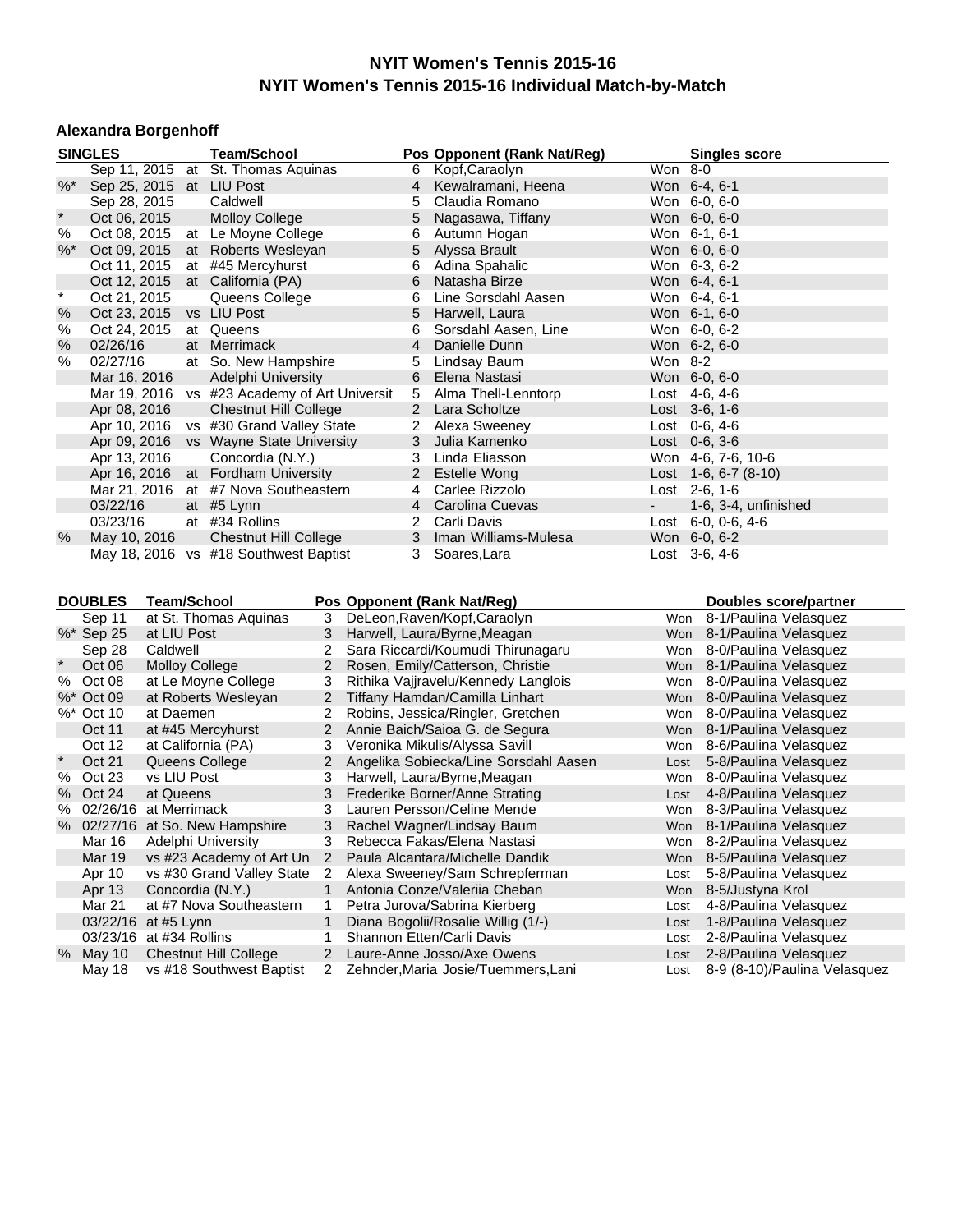# **Justyna Krol**

|               | <b>SINGLES</b>                        |                    |  | <b>Team/School</b>                           |                               | Pos Opponent (Rank Nat/Reg)         |                          | <b>Singles score</b>  |
|---------------|---------------------------------------|--------------------|--|----------------------------------------------|-------------------------------|-------------------------------------|--------------------------|-----------------------|
| $\frac{0}{6}$ | Sep 04, 2015                          |                    |  | <b>District of Columbia</b>                  | 3                             | Looareesuwan, Mona                  |                          | $Last 3-6, 3-6$       |
|               |                                       |                    |  | Sep 11, 2015 at St. Thomas Aquinas           | 3                             | O'Brien, Sara                       |                          | Won 6-0, 6-0          |
|               | Sep 28, 2015                          |                    |  | Caldwell                                     | 3                             | Sara Riccardi                       |                          | Won 6-0, 6-0          |
| $\ast$        | Oct 06, 2015                          |                    |  | <b>Molloy College</b>                        | $\overline{2}$                | Scali, Megan                        |                          | Won 6-0, 6-2          |
| %             | Oct 08, 2015                          |                    |  | at Le Moyne College                          | 3                             | Rithika Vajjravelu                  |                          | Won 6-4, 6-4          |
| $%^*$         | Oct 09, 2015                          |                    |  | at Roberts Wesleyan                          | 4                             | <b>Tiffany Hamdan</b>               |                          | Won 6-0, 6-2          |
| $%$ *         | Oct 10, 2015                          |                    |  | at Daemen                                    | 4                             | Robins, Jessica                     |                          | Won 6-0, 6-0          |
|               |                                       |                    |  | Oct 11, 2015 at #45 Mercyhurst               | 3                             | Carmen ManteconnDuro                |                          | Won 5-7, 6-2, 10-7    |
|               | Oct 12, 2015                          |                    |  | at California (PA)                           | 4                             | Jasi Witherspoon                    |                          | Won 6-2, 6-4          |
|               | Oct 21, 2015                          |                    |  | Queens College                               | 3                             | Angelika Sobiecka                   |                          | Won 3-6, 6-4, 10-6    |
| %             | Oct 23, 2015                          |                    |  | vs LIU Post                                  | 2                             | Fatchikova, Didi                    |                          | Won 2-6, 6-1, 6-3     |
| %             | Oct 24, 2015                          |                    |  | at Queens                                    | 3                             | Angelika Sobiecka                   |                          | 6-2, 3-4, unfinished  |
| %             | 02/26/16                              |                    |  | at Merrimack                                 | 6                             | Celine Mende                        | Won 8-2                  |                       |
| %             | 02/27/16                              |                    |  | at So. New Hampshire                         | 6                             | Rachel Wagner                       | Won 8-0                  |                       |
|               | Mar 16, 2016                          |                    |  | Adelphi University                           | 5                             | Samantha Perri                      |                          | Won 6-3, 6-3          |
|               |                                       |                    |  | Mar 19, 2016 vs #23 Academy of Art Universit | 6                             | Gabriela Rivas                      |                          | Won 6-2, 6-1          |
|               | Apr 08, 2016                          |                    |  | <b>Chestnut Hill College</b>                 | 4                             | Axe Owens                           |                          | Won 6-1, 6-0          |
|               | Apr 10, 2016                          |                    |  | vs #30 Grand Valley State                    | 5                             | Nicole Heiniger                     |                          | , unfinished          |
|               | Apr 09, 2016                          |                    |  | vs Wayne State University                    | 5                             | Liz Ghellere                        |                          | Lost 4-6, 3-6         |
|               | Apr 13, 2016                          |                    |  | Concordia (N.Y.)                             | 6                             | Stefanie Canals-Bake                |                          | Won 6-0, 6-1          |
|               | Apr 16, 2016                          |                    |  | at Fordham University                        | 5                             | Gianna Insogna                      |                          | 3-6, 6-5, unfinished  |
|               | Mar 21, 2016                          |                    |  | at #7 Nova Southeastern                      | 6                             | Linda Kornienko                     |                          | Won 6-4, 6-4          |
|               | 03/22/16                              |                    |  | at #5 Lynn                                   | 5                             | Martina Gledacheva (20/-)           |                          | Lost 0-6, 1-6         |
|               | 03/23/16                              |                    |  | at #34 Rollins                               | $\overline{4}$                | Savanna Fuller                      |                          | Lost $1-6, 3-6$       |
| %             | May 10, 2016                          |                    |  | <b>Chestnut Hill College</b>                 | 5                             | Hayley Craskey                      |                          | Won 6-3, 6-0          |
|               |                                       |                    |  | May 18, 2016 vs #18 Southwest Baptist        | 5                             | Tuemmers, Lani                      | $\overline{\phantom{a}}$ | 7-5, 2-6, unfinished  |
|               |                                       |                    |  |                                              |                               |                                     |                          |                       |
|               |                                       |                    |  |                                              |                               |                                     |                          |                       |
|               | <b>DOUBLES</b>                        | <b>Team/School</b> |  |                                              |                               | Pos Opponent (Rank Nat/Reg)         |                          | Doubles score/partner |
|               | $\sqrt[3]{6}$ * Sep 04                |                    |  | District of Columbia<br>1                    |                               | Hadnadova, Dominika/Skobkina, Alena | Won                      | 8-1/Alessia Rossetti  |
|               | Sep 11                                |                    |  | at St. Thomas Aquinas<br>1                   |                               | Kanefu, Nyenyeri/Signore, Bianca    | <b>Won</b>               | 8-0/Alessia Rossetti  |
|               | %* Sep 25                             | at LIU Post        |  |                                              |                               | Fatchikova, Didi/Chrastecka, Lucie  | Won                      | 8-4/Alessia Rossetti  |
|               | Sep 28                                | Caldwell           |  | 1                                            |                               | Rebecca Ryan/Emily Slater           | <b>Won</b>               | 8-0/Alessia Rossetti  |
| $\star$       | Oct 06                                |                    |  | <b>Molloy College</b>                        |                               | Rajaona, Tatiana/Scali, Megan       | Won                      | 8-0/Gabriela Siembab  |
| $\%$          | Oct 08                                |                    |  | at Le Moyne College<br>1                     |                               | Tiffany Dun/Amica Benoit-Limosan    | Won                      | 8-5/Alessia Rossetti  |
|               | %* Oct 09<br>at Roberts Wesleyan<br>1 |                    |  |                                              | Natalia Cardona/Marine Kennel |                                     | Won 8-3/Alessia Rossetti |                       |

|        | %* Sep 25 | at LIU Post                   |                      | Fatchikova, Didi/Chrastecka, Lucie    | Won        | 8-4/Alessia Rossetti          |
|--------|-----------|-------------------------------|----------------------|---------------------------------------|------------|-------------------------------|
|        | Sep 28    | Caldwell                      |                      | Rebecca Ryan/Emily Slater             |            | Won 8-0/Alessia Rossetti      |
|        | Oct 06    | Molloy College                |                      | Rajaona, Tatiana/Scali, Megan         | Won        | 8-0/Gabriela Siembab          |
|        | % Oct 08  | at Le Moyne College           | $\mathbf{1}$         | Tiffany Dun/Amica Benoit-Limosan      |            | Won 8-5/Alessia Rossetti      |
|        | %* Oct 09 | at Roberts Wesleyan           |                      | Natalia Cardona/Marine Kennel         | Won        | 8-3/Alessia Rossetti          |
|        | %* Oct 10 | at Daemen                     | 1                    | Scanlan, Hayle/Hollins, Karli         |            | Won 8-0/Alessia Rossetti      |
|        | Oct 11    | at #45 Mercyhurst             |                      | Adrianna Jeffress/Kayla Frost         | Won        | 8-2/Alessia Rossetti          |
|        | Oct 12    | at California (PA)            | 1                    | Kiefer Shaw/Lena Dimmer               | <b>Won</b> | 8-0/Alessia Rossetti          |
| $\ast$ | Oct 21    | Queens College                | 3                    | Frederike Borner/Nakia Miller         | Lost       | 6-8/Rosa LaCorte              |
|        | % Oct 23  | vs LIU Post                   | $\mathbf{1}$         | Chrastecka, Lucie/Fatchikova, Didi    | Lost       | 1-8/Rosa LaCorte              |
|        | % Oct 24  | at Queens                     |                      | Sumeera Kamil/Andrea Samson           | <b>Won</b> | 8-1/Alessia Rossetti          |
| %      |           | 02/26/16 at Merrimack         | 1                    | Grace Messina/Mana Seifaei            | Won        | 8-3/Alessia Rossetti          |
| %      |           | 02/27/16 at So. New Hampshire | $\mathbf{1}$         | Ashley Loft/Anna Sala                 | Won        | 8-3/Alessia Rossetti          |
|        | Mar 16    | Adelphi University            | $\mathbf{1}$         | Stefani Lineva/Karen Serina           | Won        | 8-2/Alessia Rossetti          |
|        | Mar 19    | vs #23 Academy of Art Un      |                      | Alma Thell-Lenntorp/Annika Schneider  | Won        | 8-5/Alessia Rossetti          |
|        | Apr 08    | <b>Chestnut Hill College</b>  |                      | Iman Williams-Mulesa/Lara Scholtze    | Won        | 8-2/Gabriela Siembab          |
|        | Apr 09    | vs Wayne State Universit      |                      | Dasha Kuznetsova/Liv Peisachovitz     | Lost       | 1-8/Gabriela Siembab          |
|        | Apr 13    | Concordia (N.Y.)              | 1                    | Antonia Conze/Valerija Cheban         | <b>Won</b> | 8-5/Alexandra Borgenhoff      |
|        | Apr 16    | at Fordham University         | $\mathbf{2}^{\circ}$ | Destiny Grunin/Alexis Zobeideh        | <b>Won</b> | 7-5/Gabriela Siembab          |
|        | Mar 21    | at #7 Nova Southeastern       | $\mathbf{2}$         | Klaudia Boczova/Carlee Rizzolo        | Lost       | 0-8/Alessia Rossetti          |
|        |           | 03/22/16 at #5 Lynn           | 2                    | Grace Mpassy/Carolina Cuevas          | Won        | 8-4/Alessia Rossetti          |
|        |           | 03/23/16 at #34 Rollins       |                      | 2 Johanna Olsson/Teresa Kaiser        | Lost       | 8-7, retired/Alessia Rossetti |
| %      | May 10    | Chestnut Hill College         |                      | Iman Williams-Mulesa/Lara Scholtze    | Won        | 8-1/Alessia Rossetti          |
|        | May 18    | vs #18 Southwest Baptist      |                      | Soares, Lara/Zentai, Christina (13/-) |            | Lost 3-8/Alessia Rossetti     |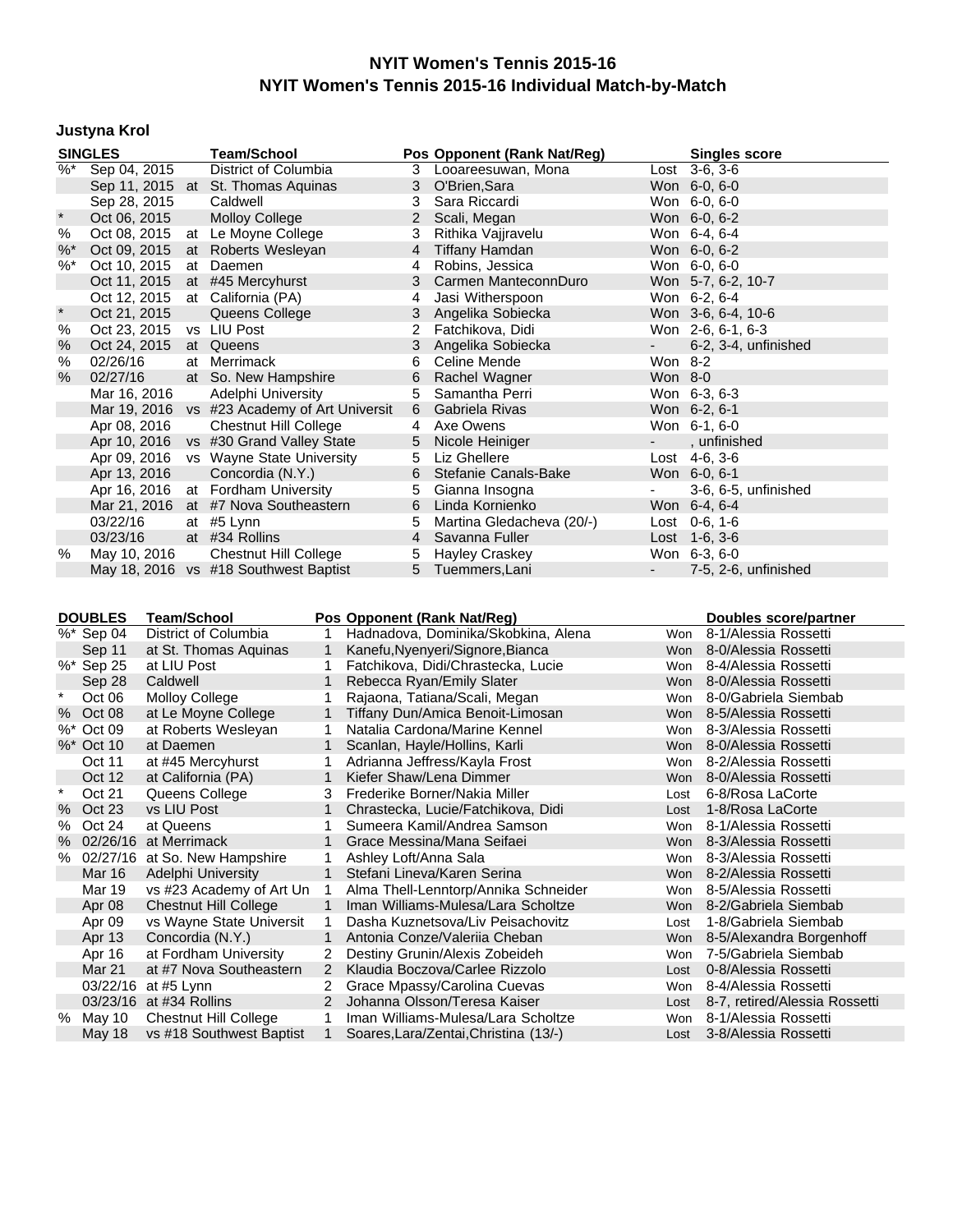## **Rosa LaCorte**

|         | <b>SINGLES</b>              | <b>Team/School</b>                  | Pos Opponent (Rank Nat/Reg) | <b>Singles score</b>         |
|---------|-----------------------------|-------------------------------------|-----------------------------|------------------------------|
|         | $\frac{1}{26}$ Sep 04, 2015 | District of Columbia                | 6 Rojas, Laura              | Lost $0-6, 1-6$              |
|         | %* Sep 25, 2015 at LIU Post |                                     | 6 Byrne, Meagan             | Won 6-4, 1-6, 10-6           |
|         | Sep 28, 2015                | Caldwell                            | 6 Debra Pellegrino          | Won 6-3, 6-2                 |
| $\star$ | Oct 06, 2015                | Molloy College                      | 6 Bottone, Krystal          | Won 6-2, 6-0                 |
|         |                             | %* Oct 09, 2015 at Roberts Wesleyan | 6 Emily Linhart             | Lost $3-6, 1-6$              |
|         | %* Oct 10, 2015 at Daemen   |                                     | 6 Crissy, Sarah             | Won 6-4, 6-3                 |
|         | % Oct 23, 2015 vs LIU Post  |                                     | 6 Byrne, Meagan             | Lost $6-2$ , 1 $-6$ , 2 $-6$ |

|         | <b>DOUBLES</b> | Team/School          | Pos Opponent (Rank Nat/Req)        | Doubles score/partner      |
|---------|----------------|----------------------|------------------------------------|----------------------------|
|         | %* Sep 04      | District of Columbia | 3 Dimante, Laura/Rojas, Laura      | Lost 4-8/Paulina Velasquez |
|         | Sep 28         | Caldwell             | 3 Claudia Romano/Debra Pellegrino  | Won 8-0/Melanie Benyadi    |
| $\star$ | Oct 21         | Queens College       | 3 Frederike Borner/Nakia Miller    | Lost 6-8/Justyna Krol      |
|         | % Oct 23       | vs LIU Post          | Chrastecka, Lucie/Fatchikova, Didi | Lost 1-8/Justyna Krol      |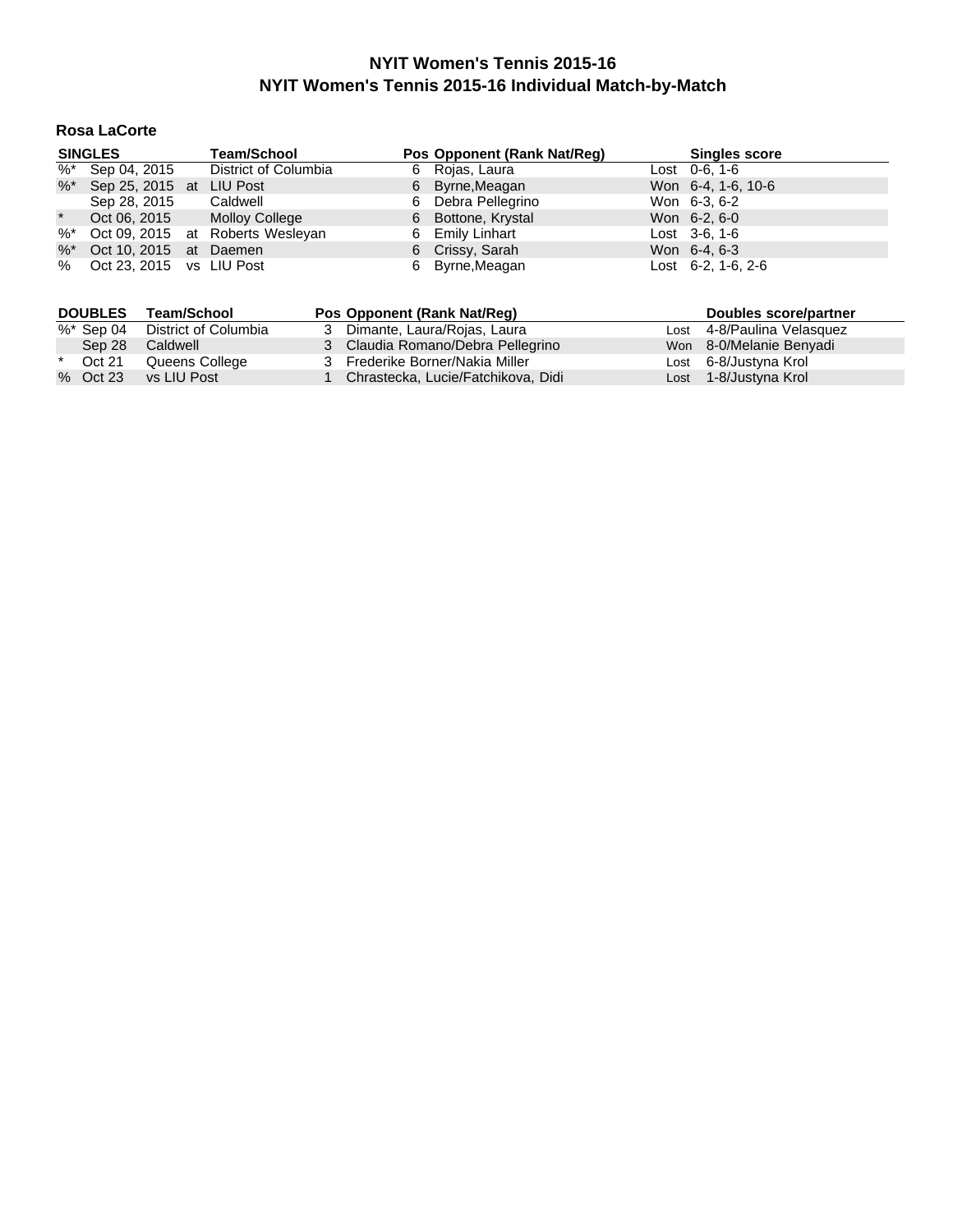#### **Alessia Rossetti**

|               | <b>SINGLES</b>                |                       | <b>Team/School</b>                           |              |                       |                | Pos Opponent (Rank Nat/Reg)                                        |            | <b>Singles score</b>                     |
|---------------|-------------------------------|-----------------------|----------------------------------------------|--------------|-----------------------|----------------|--------------------------------------------------------------------|------------|------------------------------------------|
| $\frac{9}{6}$ | Sep 04, 2015                  |                       | District of Columbia                         |              |                       | 1.             | Hadnadova, Dominika                                                |            | Won 6-1, 6-2                             |
|               |                               |                       | Sep 11, 2015 at St. Thomas Aquinas           |              |                       | $\mathbf{1}$   | Kanefu, Nyenyeri                                                   |            | Won 6-2, 6-1                             |
| $\%$ $*$      | Sep 25, 2015                  |                       | at LIU Post                                  |              |                       | 1.             | Fatchikova, Didi                                                   |            | Won 6-2, 6-3                             |
|               | Sep 28, 2015                  |                       | Caldwell                                     |              |                       | 1              | Rebecca Ryan                                                       | Won 8-4    |                                          |
| %             | Oct 08, 2015                  |                       | at Le Moyne College                          |              |                       | 1              | <b>Tiffany Dun</b>                                                 |            | Won 6-1, 6-1                             |
| $%$ *         | Oct 09, 2015                  |                       | at Roberts Wesleyan                          |              |                       | $\mathbf{1}$   | Natalia Cardona                                                    |            | Won 6-0, 6-1                             |
| $%$ *         | Oct 10, 2015                  |                       | at Daemen                                    |              |                       | 1              | Hollins, Karli                                                     |            | Won 6-1, 6-0                             |
|               | Oct 11, 2015                  |                       | at #45 Mercyhurst                            |              |                       | 1              | Saioa G. de Segura                                                 |            | Won 6-4, 6-2                             |
|               | Oct 12, 2015                  |                       | at California (PA)                           |              |                       | 1              | Lena Dimmer                                                        |            | Won 6-3, 3-6, 10-8                       |
| $\ast$        | Oct 21, 2015                  |                       | Queens College                               |              |                       | $\mathbf{1}$   | Sumeera Kamil                                                      |            | Lost 0-1, retired                        |
| $\%$          | Oct 24, 2015                  |                       | at Queens                                    |              |                       | 1              | Sumeera Kamil                                                      |            | Won 6-3, 6-3                             |
| $\%$          | 02/26/16                      |                       | at Merrimack                                 |              |                       | 1              | Grace Messina                                                      |            | Won 6-0, 6-0                             |
| %             | 02/27/16                      |                       | at So. New Hampshire                         |              |                       | 1              | Ashley Loft                                                        |            | Won 6-3, 6-2                             |
|               | Mar 16, 2016                  |                       | Adelphi University                           |              |                       | $\mathbf{1}$   | Stefani Lineva                                                     |            | Won 6-1, 6-1                             |
|               |                               |                       | Mar 19, 2016 vs #23 Academy of Art Universit |              |                       | $\mathbf{1}$   | Taisiia Andrieieva                                                 |            | Won 6-1, 6-0                             |
|               | Apr 13, 2016                  |                       | Concordia (N.Y.)                             |              |                       | $\mathbf{1}$   | Costanza Mecchi                                                    |            | Lost 6-3, 2-6, 5-10                      |
|               | Mar 21, 2016                  |                       | at #7 Nova Southeastern                      |              |                       | $\overline{2}$ | Petra Jurova                                                       |            | Lost 3-6, 5-7                            |
|               | 03/22/16                      |                       | at #5 Lynn                                   |              |                       | $2^{\circ}$    | Rosalie Willig (23/-)                                              |            | Lost 3-6, 0-4, retired                   |
| %             | May 10, 2016                  |                       | <b>Chestnut Hill College</b>                 |              |                       | $\mathbf{1}$   | Laure-Anne Josso                                                   |            | 6-1, 4-5, unfinished                     |
|               |                               |                       | May 18, 2016 vs #18 Southwest Baptist        |              |                       | 1              | Zentai, Christina (31/-)                                           |            | Lost 1-6, 3-6                            |
|               |                               |                       |                                              |              |                       |                |                                                                    |            |                                          |
|               |                               |                       |                                              |              |                       |                |                                                                    |            |                                          |
|               | <b>DOUBLES</b>                |                       |                                              |              |                       |                |                                                                    |            |                                          |
|               |                               |                       | <b>Team/School</b>                           |              |                       |                | Pos Opponent (Rank Nat/Reg)                                        |            | <b>Doubles score/partner</b>             |
|               | $%$ * Sep 04                  |                       | <b>District of Columbia</b>                  | 1            |                       |                | Hadnadova, Dominika/Skobkina, Alena                                | Won        | 8-1/Justyna Krol                         |
|               | Sep 11                        |                       | at St. Thomas Aquinas                        | $\mathbf{1}$ |                       |                | Kanefu, Nyenyeri/Signore, Bianca                                   | <b>Won</b> | 8-0/Justyna Krol                         |
|               | %* Sep 25                     | at LIU Post           |                                              | 1            |                       |                | Fatchikova, Didi/Chrastecka, Lucie                                 | Won        | 8-4/Justyna Krol                         |
|               | Sep 28                        | Caldwell              |                                              | $\mathbf{1}$ |                       |                | Rebecca Ryan/Emily Slater                                          | Won        | 8-0/Justyna Krol                         |
| $\ast$        | Oct 06                        | <b>Molloy College</b> |                                              | 3            |                       |                | Nagasawa, Tiffany/Bottone, Krystal                                 | Won        | 8-0/Melanie Benyadi                      |
|               | % Oct 08                      |                       | at Le Moyne College                          | $\mathbf{1}$ |                       |                | Tiffany Dun/Amica Benoit-Limosan                                   | Won        | 8-5/Justyna Krol                         |
|               | %* Oct 09                     |                       | at Roberts Wesleyan                          | 1            |                       |                | Natalia Cardona/Marine Kennel                                      | Won        | 8-3/Justyna Krol                         |
|               | %* Oct 10                     | at Daemen             |                                              | $\mathbf{1}$ |                       |                | Scanlan, Hayle/Hollins, Karli                                      | Won        | 8-0/Justyna Krol                         |
|               | Oct 11                        |                       | at #45 Mercyhurst                            | $\mathbf{1}$ |                       |                | Adrianna Jeffress/Kayla Frost                                      | Won        | 8-2/Justyna Krol                         |
|               | Oct 12                        |                       | at California (PA)                           | $\mathbf{1}$ |                       |                | Kiefer Shaw/Lena Dimmer                                            | Won        | 8-0/Justyna Krol                         |
|               | % Oct 24                      | at Queens             |                                              | 1            |                       |                | Sumeera Kamil/Andrea Samson                                        | Won        | 8-1/Justyna Krol                         |
|               | % 02/26/16 at Merrimack       |                       |                                              | 1            |                       |                | Grace Messina/Mana Seifaei                                         | <b>Won</b> | 8-3/Justyna Krol                         |
|               |                               |                       | % 02/27/16 at So. New Hampshire              | 1            | Ashley Loft/Anna Sala |                |                                                                    | Won        | 8-3/Justyna Krol                         |
|               | Mar 16                        |                       | Adelphi University                           | $\mathbf{1}$ |                       |                | Stefani Lineva/Karen Serina                                        |            | Won 8-2/Justyna Krol                     |
|               | Mar 19                        |                       | vs #23 Academy of Art Un                     | 1            |                       |                | Alma Thell-Lenntorp/Annika Schneider                               | Won        | 8-5/Justyna Krol                         |
|               | Apr 13                        |                       | Concordia (N.Y.)                             |              |                       |                | 2 Costanza Mecchi/Stefanie Canals-Bake                             | Won        | 8-6/Gabriela Siembab                     |
|               | Mar 21<br>03/22/16 at #5 Lynn |                       | at #7 Nova Southeastern                      |              |                       |                | 2 Klaudia Boczova/Carlee Rizzolo<br>2 Grace Mpassy/Carolina Cuevas | Lost       | 0-8/Justyna Krol<br>Won 8-4/Justyna Krol |

districts...<br>2 Grace Mpassy/Carolina Cuevas 03/23/16 at #34 Rollins 2 Johanna Olsson/Teresa Kaiser Lost 8-7, retired/Justyna Krol<br>% May 10 Chestnut Hill College 1 Iman Williams-Mulesa/Lara Scholtze Won 8-1/Justyna Krol

May 18 vs #18 Southwest Baptist 1 Soares, Lara/Zentai, Christina (13/-)

1 Iman Williams-Mulesa/Lara Scholtze Won 8-1/Justyna Krol<br>1 Soares,Lara/Zentai,Christina (13/-) Lost 3-8/Justyna Krol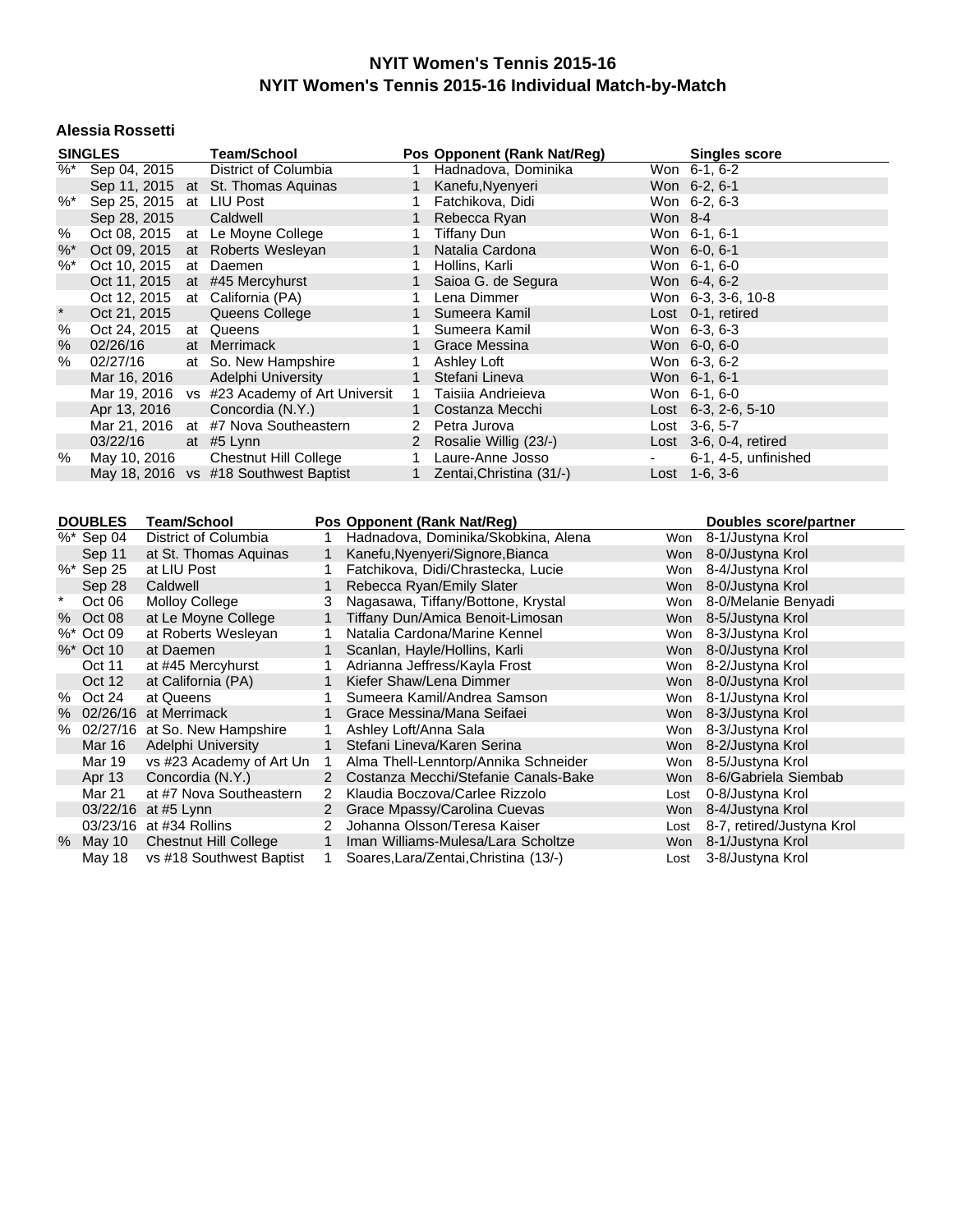### **Gabriela Siembab**

|                     | <b>SINGLES</b>                      |                       | <b>Team/School</b>                                    |                |                | Pos Opponent (Rank Nat/Reg)                                      |                 | <b>Singles score</b>                       |
|---------------------|-------------------------------------|-----------------------|-------------------------------------------------------|----------------|----------------|------------------------------------------------------------------|-----------------|--------------------------------------------|
| $\overline{\%^{*}}$ | Sep 04, 2015                        |                       | District of Columbia                                  |                | 5              | Dimante, Laura                                                   | Won 6-1, 6-1    |                                            |
|                     |                                     |                       | Sep 11, 2015 at St. Thomas Aquinas                    |                | 5              | Biehle, Shannon                                                  | Won 8-0         |                                            |
| $%$ *               |                                     |                       | Sep 25, 2015 at LIU Post                              |                | 5              | Harwell, Laura                                                   |                 | Lost 3-2, retired                          |
| $\star$             | Oct 06, 2015                        |                       | <b>Molloy College</b>                                 |                | $\overline{4}$ | Catterson, Christie                                              | Won 6-0, 6-0    |                                            |
| %                   | Oct 08, 2015                        |                       | at Le Moyne College                                   |                | 5              | Allison Jones                                                    | Won 6-1, 6-0    |                                            |
| %                   | Oct 10, 2015                        |                       | at Daemen                                             |                | 5              | Fragale, Delaney                                                 | Won 6-0, 6-0    |                                            |
|                     | Oct 11, 2015                        |                       | at #45 Mercyhurst                                     |                | 5              | Kayla Frost                                                      | Won 6-3, 6-1    |                                            |
|                     | Oct 12, 2015                        |                       | at California (PA)                                    |                | 5              | Alyssa Savill                                                    |                 | Won 6-2, 7-6 (7-2)                         |
| $\star$             | Oct 21, 2015                        |                       | Queens College                                        |                | 5              | Nakia Miller                                                     | Won 6-2, 6-0    |                                            |
| %                   |                                     |                       | Oct 23, 2015 vs LIU Post                              |                | $\overline{4}$ | Kewalramani, Heena                                               | Won 6-1, 6-0    |                                            |
| $\%$                | Oct 24, 2015                        |                       | at Queens                                             |                | 5              | Frederike Borner                                                 | Won 6-1, 6-4    |                                            |
| $\%$                | 02/26/16                            |                       | at Merrimack                                          |                | 5              | Mackenzie Blair                                                  | Won 8-0         |                                            |
| $\%$                | 02/27/16                            |                       | at So. New Hampshire                                  |                | 4              | Kaitlyn Poje                                                     | Won 6-1, 6-0    |                                            |
|                     | Mar 16, 2016                        |                       | Adelphi University                                    |                | 3              | Rebecca Fakas                                                    | Won 6-2, 6-2    |                                            |
|                     |                                     |                       | Mar 19, 2016 vs #23 Academy of Art Universit          |                | 3              | Michelle Dandik                                                  | Won 6-2, 6-4    |                                            |
|                     |                                     |                       | <b>Chestnut Hill College</b>                          |                | 3              | Iman Williams-Mulesa                                             | Won 6-1, 6-2    |                                            |
|                     | Apr 08, 2016                        |                       | Apr 10, 2016 vs #30 Grand Valley State                |                | 3              | Aimee Moccia                                                     | Lost $3-6, 1-6$ |                                            |
|                     |                                     |                       |                                                       |                |                |                                                                  |                 |                                            |
|                     |                                     |                       | Apr 09, 2016 vs Wayne State University                |                | $2^{\circ}$    | Liv Peisachovitz                                                 |                 | Lost 6-7 (0-12), 2-6                       |
|                     | Apr 13, 2016                        |                       | Concordia (N.Y.)                                      |                | 4              | Valeriia Cheban                                                  | Won 6-2, 6-1    |                                            |
|                     |                                     |                       | Apr 16, 2016 at Fordham University                    |                | 3              | Alexis Zobeideh                                                  |                 | 7-6 (7-4), 3-1, unfinished                 |
|                     |                                     |                       | Mar 21, 2016 at #7 Nova Southeastern                  |                | 3              | Nastassia Rubel                                                  |                 | Won 6-4, 3-6, 4-1                          |
|                     | 03/22/16                            |                       | at #5 Lynn                                            |                | 3              | <b>Grace Mpassy</b>                                              | Lost 2-6, 1-6   |                                            |
|                     | 03/23/16                            |                       | at #34 Rollins                                        |                | 3              | <b>Teresa Kaiser</b>                                             | Won 6-3, 6-2    |                                            |
| %                   | May 10, 2016                        |                       | <b>Chestnut Hill College</b>                          |                | $\overline{4}$ | Axe Owens                                                        | Won 6-1, 6-3    |                                            |
|                     |                                     |                       | May 18, 2016 vs #18 Southwest Baptist                 |                | 4              | Vickov, Klara                                                    | $\blacksquare$  | 4-6, 6-2, unfinished                       |
|                     |                                     |                       |                                                       |                |                |                                                                  |                 |                                            |
|                     |                                     |                       |                                                       |                |                |                                                                  |                 |                                            |
|                     |                                     |                       |                                                       |                |                |                                                                  |                 |                                            |
|                     | <b>DOUBLES</b>                      | <b>Team/School</b>    |                                                       |                |                | Pos Opponent (Rank Nat/Reg)                                      |                 | Doubles score/partner                      |
|                     | %* Sep 04                           |                       | District of Columbia                                  |                |                | 2 Looareesuwan, Mona/Mall, Zoe                                   | Won             | 8-1/Melanie Benyadi                        |
|                     | Sep 11                              |                       | at St. Thomas Aquinas                                 | $2^{\circ}$    |                | Biehle, Shannon/O'Brien, Sara                                    |                 | Won 8-1/Melanie Benyadi                    |
|                     | %* Sep 25                           | at LIU Post           |                                                       | 2              |                | Arthur, Shanice/Kewalramani, Heena                               |                 | Won 8-2/Melanie Benyadi                    |
| $\star$             | Oct 06                              | <b>Molloy College</b> |                                                       | $\mathbf{1}$   |                | Rajaona, Tatiana/Scali, Megan                                    |                 | Won 8-0/Justyna Krol                       |
|                     | % Oct 08                            |                       | at Le Moyne College                                   | 2              |                | Allison Jones/Christina Perry                                    | Won             | 8-0/Melanie Benyadi                        |
|                     | %* Oct 09                           |                       | at Roberts Wesleyan                                   | 3              |                | Alyssa Brault/Emily Linhart                                      |                 | Won 8-2/Melanie Benyadi                    |
|                     | %* Oct 10                           | at Daemen             |                                                       | 3              |                | Crissy, Sarah/McGrath, Maria                                     |                 | Won 8-0/Melanie Benyadi                    |
|                     | Oct 11                              |                       | at #45 Mercyhurst                                     | 3              |                | Adina Spahalic/Carmen ManteconnDuro                              |                 | Won 8-3/Melanie Benyadi                    |
|                     | Oct 12                              |                       | at California (PA)                                    | 2              |                | Jasi Witherspoon/Natasha Birze                                   |                 | Won 8-3/Melanie Benyadi                    |
| $\star$             | Oct 21                              |                       | Queens College                                        | $\mathbf{1}$   |                | Sumeera Kamil/Andrea Samson                                      |                 | Won 8-3/Melanie Benyadi                    |
| %                   | Oct 23                              | vs LIU Post           |                                                       | 2              |                | Arthur, Shanice/Kewalramani, Heena                               | Won             | 8-1/Melanie Benyadi                        |
| %                   | Oct 24                              | at Queens             |                                                       | $\overline{2}$ |                | Cami Abdallah/Angelika Sobiecka                                  | Lost            | 3-8/Melanie Benyadi                        |
| %                   | 02/26/16 at Merrimack               |                       |                                                       | $\overline{2}$ |                | Mackenzie Blair/Danielle Dunn                                    | Won             | 8-0/Melanie Benyadi                        |
|                     |                                     |                       | % 02/27/16 at So. New Hampshire                       |                |                | 2 Kaitlyn Poje/Yolanda Green                                     |                 | Won 8-1/Melanie Benyadi                    |
|                     | Mar 16                              |                       | Adelphi University                                    | $\overline{2}$ |                | Elizabeth Kallenberg/Samantha Perri                              |                 | Won 8-4/Melanie Benvadi                    |
|                     | <b>Mar 19</b>                       |                       | vs #23 Academy of Art Un                              | -3             |                | Klara Thell-Lenntorp/Taisiia Andrieieva                          | Lost            |                                            |
|                     |                                     |                       |                                                       | 1              |                |                                                                  | Won             | 4-8/Melanie Benyadi<br>8-2/Justyna Krol    |
|                     | Apr 08<br>Apr 10                    |                       | <b>Chestnut Hill College</b>                          | $\mathbf{1}$   |                | Iman Williams-Mulesa/Lara Scholtze<br>Rachel Sumner/Aimee Moccia | Won             | 8-4/Melanie Benyadi                        |
|                     |                                     |                       | vs #30 Grand Valley State<br>vs Wayne State Universit | 1              |                | Dasha Kuznetsova/Liv Peisachovitz                                | Lost            |                                            |
|                     | Apr 09                              |                       | Concordia (N.Y.)                                      | 2              |                | Costanza Mecchi/Stefanie Canals-Bake                             | Won             | 1-8/Justyna Krol<br>8-6/Alessia Rossetti   |
|                     | Apr 13                              |                       | at Fordham University                                 | 2              |                |                                                                  | Won             |                                            |
|                     | Apr 16                              |                       |                                                       | 3              |                | Destiny Grunin/Alexis Zobeideh                                   |                 | 7-5/Justyna Krol                           |
|                     | Mar 21                              |                       | at #7 Nova Southeastern                               | 3              |                | Nastassia Rubel/Linda Kornienko                                  | Won             | 8-6/Melanie Benyadi                        |
|                     | 03/22/16 at #5 Lynn                 |                       |                                                       |                |                | Martina Gledacheva/Alina Jane                                    | Won             | 9-8 (9-7)/Melanie Benyadi                  |
|                     | 03/23/16 at #34 Rollins<br>% May 10 |                       | <b>Chestnut Hill College</b>                          | 3<br>3         |                | Emma Wookey/Fabiana Vitanza<br>Louise Charley/Hayley Craskey     | Won<br>Won      | 8-4/Melanie Benyadi<br>8-1/Melanie Benyadi |